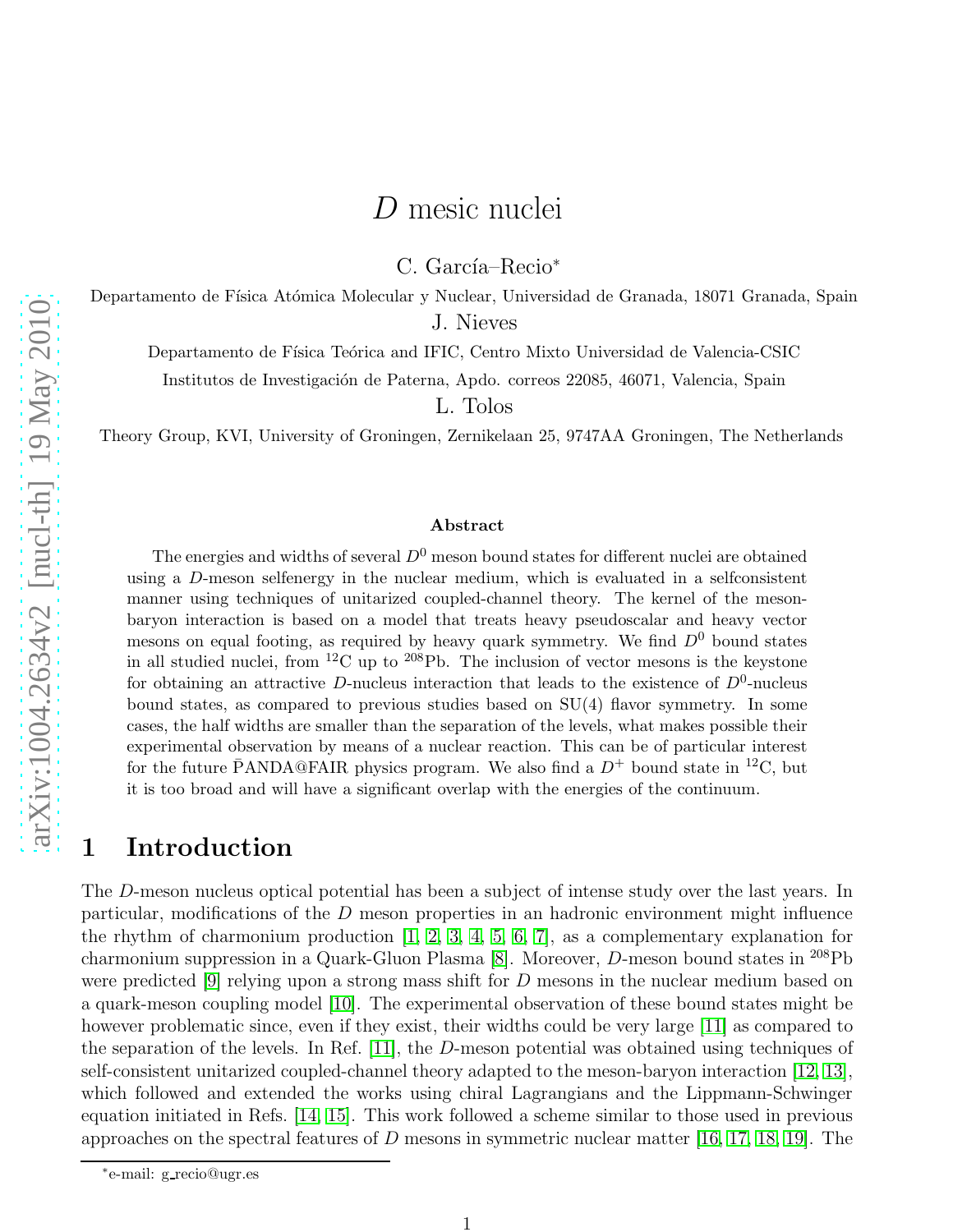systematic inclusion of medium corrections to the scattering equation is crucial for the generation and modification of the  $\Lambda_c(2595)$  resonance in the nuclear medium and, thus, eliminate the main source of uncertainty of earlier evaluations of the D nucleus optical potential. In fact, this has been also done for the  $\eta$ -meson selfenergy in a nuclear medium in Ref. [\[21\]](#page-11-14), using the vacuum amplitude of Ref. [\[22\]](#page-11-15). The  $\eta$  nucleus optical potential was evaluated in a selfconsistent way, as it was done for the antikaon case in Ref. [\[23\]](#page-11-16). Later this optical potential was used for studying the possible  $\eta$ -nucleus bound states in Ref. [\[24\]](#page-11-17), where the energy dependence of the  $\eta$  selfenergy around the  $\eta N$  threshold was taken into account and shown to be very much relevant for the problem.

Here we will undertake a similar study for the  $D^0$ –nucleus bound states using a recently generated  $D$  meson selfenergy in the nuclear medium [\[25\]](#page-11-18). This model incorporates heavy-quark symmetry in the charm sector improving in this respect with the recent  $t$ -channel vector meson-exchange approaches [\[11,](#page-11-5) [18,](#page-11-12) [19,](#page-11-13) [20\]](#page-11-19). As a consequence, the pseudoscalar D meson and the  $D^*$ meson, its vector partner, are treated on equal footing. This new scheme generates a broad spectrum of new resonant meson-baryon states in the charm one and strangeness zero [\[26\]](#page-11-20) and the exotic charm minus one [\[27\]](#page-11-21) sectors. Furthermore, this framework allows to obtain simultaneously the properties of D and  $D^*$  mesons in nuclear matter [\[25\]](#page-11-18). The in-medium calculation of Ref. [25] includes Pauli blocking effects on the nucleon and the  $D$  and  $D^*$  selfenergies in a self-consistent manner. Moreover in this work, a novel renormalization scheme is introduced that guaranties that the nuclear medium corrections do not depend on the ultraviolet cutoff used to renormalize the free space amplitudes. Compared to previous results  $[11, 19]$  $[11, 19]$ , the width of the D meson in nuclear matter is small with respect to the mass shift and, therefore, bound states for  $D$  mesons in nuclei might be expected.

This paper is organized as follows. In Sect. [2](#page-1-0) we introduce the D-nucleus potential from Ref. [\[25\]](#page-11-18). The results for the different D-nucleus bound states are discussed in Sect. [3,](#page-3-0) where we also compare with other microscopical models. The conclusions are drawn in Sect. [4.](#page-7-0)

#### <span id="page-1-0"></span>2 The D-nucleus optical potential

In Ref. [\[25\]](#page-11-18) the selfenergy of the D meson is evaluated in nuclear matter at various densities,  $\rho$ , as a function of the D energy,  $q^0$ , and its momentum,  $\vec{q}$ , in the nuclear matter frame. It is calculated by means of

<span id="page-1-1"></span>
$$
\Pi_D(q^0, \vec{q}; \rho) = \int_{p \leq p_F} \frac{d^3 p}{(2\pi)^3} \left[ T^{\rho(I=0, J=1/2)}_{DN}(P^0, \vec{P}) + 3T^{\rho(I=1, J=1/2)}_{DN}(P^0, \vec{P}) \right], \tag{1}
$$

where  $\vec{p}$  and  $p_F$  are the momentum of the nucleon and the Fermi momentum at nuclear density ρ, respectively. The quantity  $T_{DN}^{\rho}(P^0, \vec{P})$  is the in-medium DN s-wave interaction, with total four-momentum  $(P^0, \vec{P})$  in the nuclear matter frame, namely  $P^0 = q^0 + E_N(\vec{p})$  and  $\vec{P} = \vec{q} + \vec{p}$ . Here, isospin symmetry is assumed, and the amplitude is summed over nucleons up to the Fermi level. Since we are interested in finding bound states, we shall be concerned about the s-wave D selfenergy around the DN threshold.

The in-medium interaction  $T_{DN}^{\rho}$  is obtained self-consistently including all coupled channels with the same quantum numbers. In the work of Ref. [\[25\]](#page-11-18), the Bethe-Salpeter equation is solved with sixteen coupled channels for  $I = 0$ ,  $J = 1/2$ , twenty-two channels for  $I = 1$ ,  $J = 1/2$ , eleven channels for  $I = 0$ ,  $J = 3/2$  and twenty for  $I = 1$ ,  $J = 3/2$ . The medium effects in the scattering amplitude are the Pauli blocking on the intermediate nucleon states and the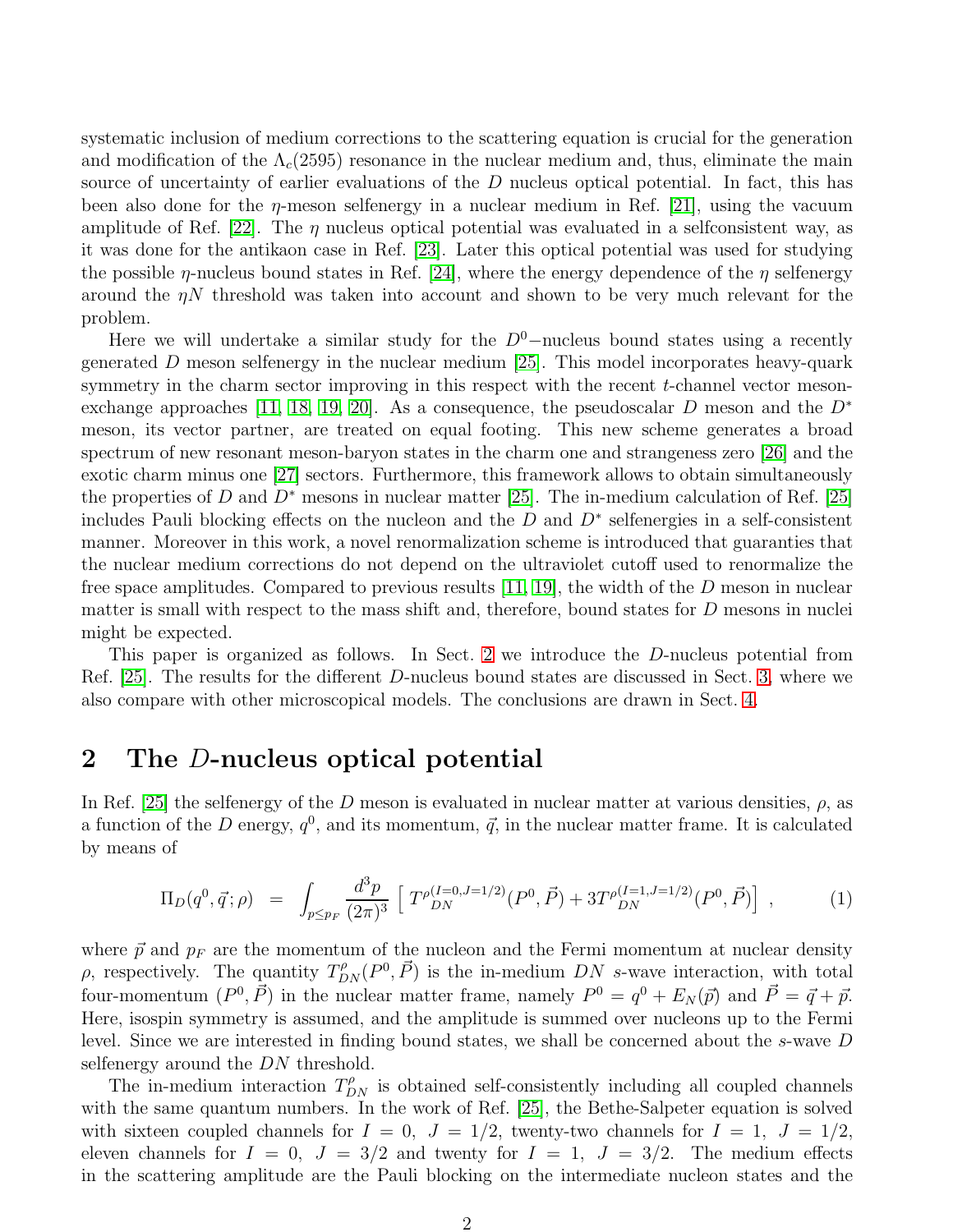

<span id="page-2-0"></span>Figure 1: Selfconsistent D selfenergy of Ref. [\[25\]](#page-11-18) for zero momentum as a function of energy, and for four different densities. The solid lines stand for the fitted functions of Eqs.  $(4)-(5)$  $(4)-(5)$ . The dashed line shows the selfenergy for  $\rho = \rho_0$  calculated in the low density limit (without selfconsistency).

selfenergy of the charmed mesons  $(D \text{ and } D^*)$  in the intermediate channels. The pion and baryon selfenergies are not considered. While the baryon dressing did not change the qualitative behaviour of the  $D$  meson in nuclear matter [\[11\]](#page-11-5), the coupling to intermediate states with pions is of minor importance for the DN and  $D^*N$  dynamics in a dense environment [\[25\]](#page-11-18). Note the importance of the selfconsistency for  $\Pi_D(q^0, \vec{q}; \rho)$ , since the in-medium amplitude  $T_{DN}^{\rho}$  contains the  $D(D^*)N$ channel, which depends in turn on  $\Pi_{D(D^*)}(q^0, \vec{q}; \rho)$ .

The D selfenergy, scaled by  $2m<sub>D</sub>$ , is displayed with points in Fig. [1](#page-2-0) as a function of the Dmeson energy around threshold. It is shown for various nuclear medium densities,  $\rho$ , and with the D meson momentum fixed to zero.

The D selfenergy is evaluated in infinite nuclear matter. In finite nuclei we use the local density approximation (LDA), substituting  $\rho$  by  $\rho(r)$ , which is the local density at each point in the nucleus taken from experiment. For the s-wave, as it is here the case, it was shown in Ref. [\[28\]](#page-11-22) that LDA gave the same results as a direct finite nucleus calculation. Then, the LDA D selfenergy,  $\Pi_D(q^0, r) \equiv \Pi_D(q^0, \vec{0}, \rho(r))$  allows to define an energy-independent local optical potential,

<span id="page-2-1"></span>
$$
V_D(r) = \frac{\Pi_D(q^0 = m_D, \vec{q} = 0, \rho(r))}{2m_D},\tag{2}
$$

from its threshold  $(q^0 = m_D, \ \vec{q} = 0)$  value. This prescription gives a potential of  $(-25 - i14)$  MeV at normal nuclear matter density  $\rho_0 = 0.17$  fm<sup>-3</sup> as can be read off from Fig. [1.](#page-2-0) This would mean that one can expect bound states with approximately −20 MeV binding and a half-width of about 14 MeV.

However, both the real and the imaginary parts of the  $D$  selfenergy, around the  $D$ -meson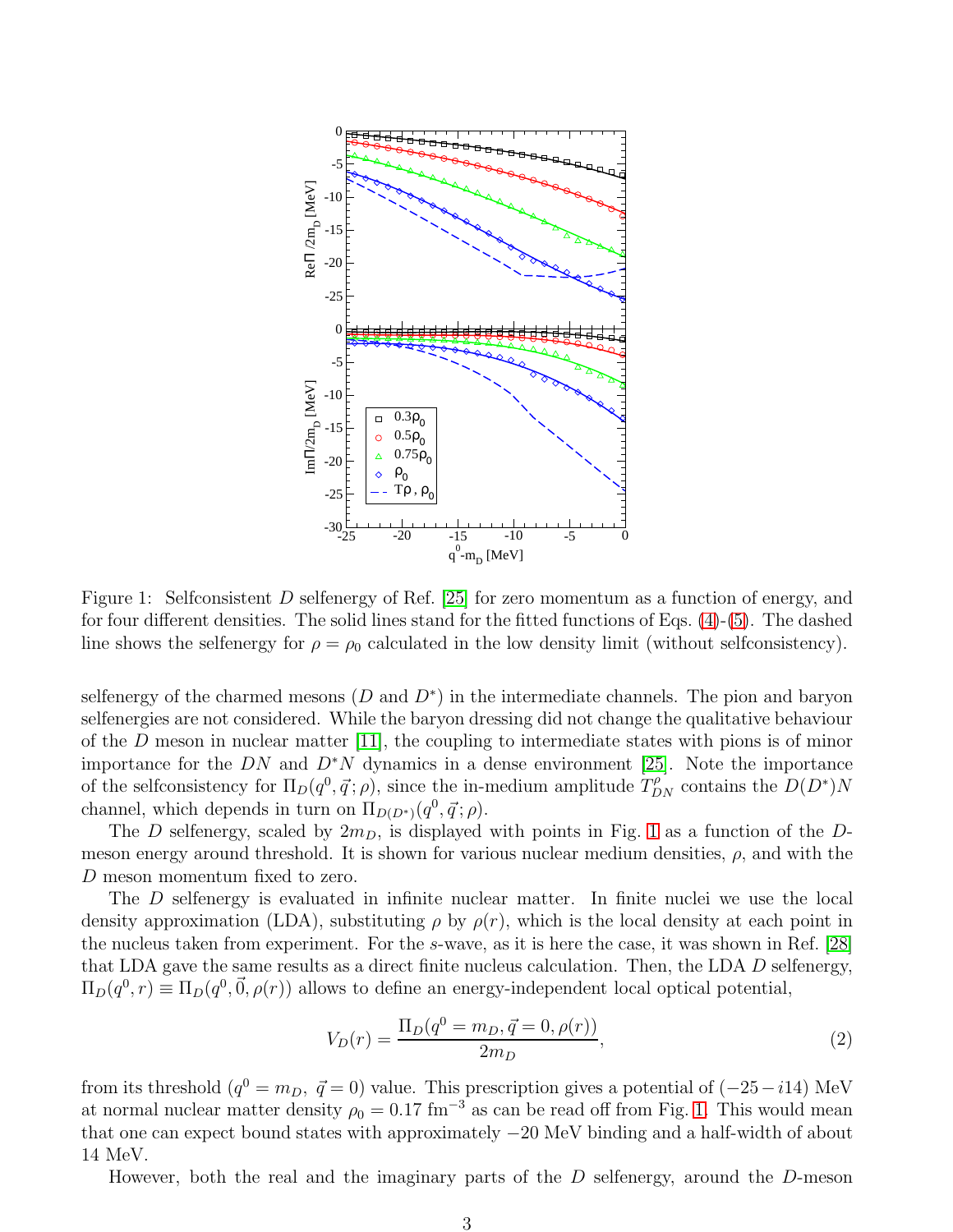mass, show a pronounced energy dependence, as can be appreciated in Fig. [1.](#page-2-0) For instance, the real part at  $q^0 - m_D = -20$  MeV is about one forth of its value at  $q^0 = m_D$ . Hence, a realistic determination of the D bound states should take this energy dependence into account. Thus, we use an energy dependent optical potential defined as:

<span id="page-3-3"></span>
$$
V_D(r, E) = \frac{\Pi_D(q^0 = m_D + E, \vec{q} = 0, \ \rho(r))}{2m_D},\tag{3}
$$

where  $E = q^0 - m_D$  is the  $D^0$  energy excluding its mass. In order to use the potential defined above in Eq. [\(3\)](#page-3-3), the results of Ref. [\[25\]](#page-11-18) are parameterized in terms of analytical functions in the energy range  $-25 \text{ MeV} < E < 0$  as (see the solid lines in Fig. [1\)](#page-2-0),

<span id="page-3-1"></span>
$$
Re[\Pi_D(q^0 = m_D + E, \vec{0}; \rho)] = a(\rho) + b(\rho)E + c(\rho)E^2 + d(\rho)E^3,
$$
  
\n
$$
Im[\Pi_D(q^0 = m_D + E, \vec{0}; \rho)] = e(\rho) + f(\rho)E + g(\rho)E^2 + h(\rho)E^3,
$$
\n(4)

with

<span id="page-3-2"></span>
$$
a(\rho) = (-84033.1 \rho/\rho_0 - 25727.8 \rho^2/\rho_0^2 + 14536.2 \rho^3/\rho_0^3) \text{ MeV}^2,
$$
  
\n
$$
b(\rho) = (-8654.6 \rho/\rho_0 + 6475.6 \rho^2/\rho_0^2) \text{ MeV},
$$
  
\n
$$
c(\rho) = -341.2 \rho/\rho_0 + 447.8 \rho^2/\rho_0^2,
$$
  
\n
$$
d(\rho) = (-5.648 \rho/\rho_0 + 8.777 \rho^2/\rho_0^2) \text{ MeV}^{-1},
$$
  
\n
$$
e(\rho) = (-10616.5 \rho/\rho_0 - 39532.6 \rho^2/\rho_0^2 - 2489.6 \rho^3/\rho_0^3) \text{ MeV}^2,
$$
  
\n
$$
f(\rho) = (-3356.6 \rho/\rho_0 - 1337.44 \rho^2/\rho_0^2) \text{ MeV},
$$
  
\n
$$
g(\rho) = -291.09 \rho/\rho_0 + 136.656 \rho^2/\rho_0^2,
$$
  
\n
$$
h(\rho) = (-6.70 \rho/\rho_0 + 5.20 \rho^2/\rho_0^2) \text{ MeV}^{-1}.
$$
  
\n(5)

In the next section we will solve the Schrödinger equation, with both the energy dependent  $[Eq. (3)]$  $[Eq. (3)]$  $[Eq. (3)]$ and independent [Eq. [\(2\)](#page-2-1)] potentials, to find bound states for different nuclei through the periodic table. Since the D-meson optical potential is much smaller than its mass, we expect the relativistic corrections to be tiny and certainly smaller than the theoretical uncertainties of the interaction. We will also discuss the implications of our results in the practical search for these  $D^0$  bound states.

# <span id="page-3-0"></span>3 Results

We look for  $D^0$ -nucleus bound states by solving the Schrödinger equation:

$$
\left[-\frac{\vec{\nabla}^2}{2\mu} + V_{\text{opt}}(r)\right]\Psi = (B - i\Gamma/2)\Psi,
$$
\n(6)

where B is the binding energy  $(B < 0)$ , Γ/2 the half-width of the bound state and  $\mu$  is the Dnucleus reduced mass. As mentioned above, we will present results from two different potentials  $V_{\text{opt}}(r) = V_D(r, E = B)$  and  $V_{\text{opt}}(r) = V_D(r, E = 0)$ .

We solve the Schrödinger equation in coordinate space by using a numerical algorithm [\[29,](#page-11-23) [30\]](#page-11-24), which has been extensively tested in similar problems of pionic [\[28,](#page-11-22) [31\]](#page-11-25) and antikaonic [\[32\]](#page-12-0) atomic states and in the search of possible antikaon [\[32\]](#page-12-0) and  $\eta$  [\[24\]](#page-11-17) nucleus bound states. Charge densities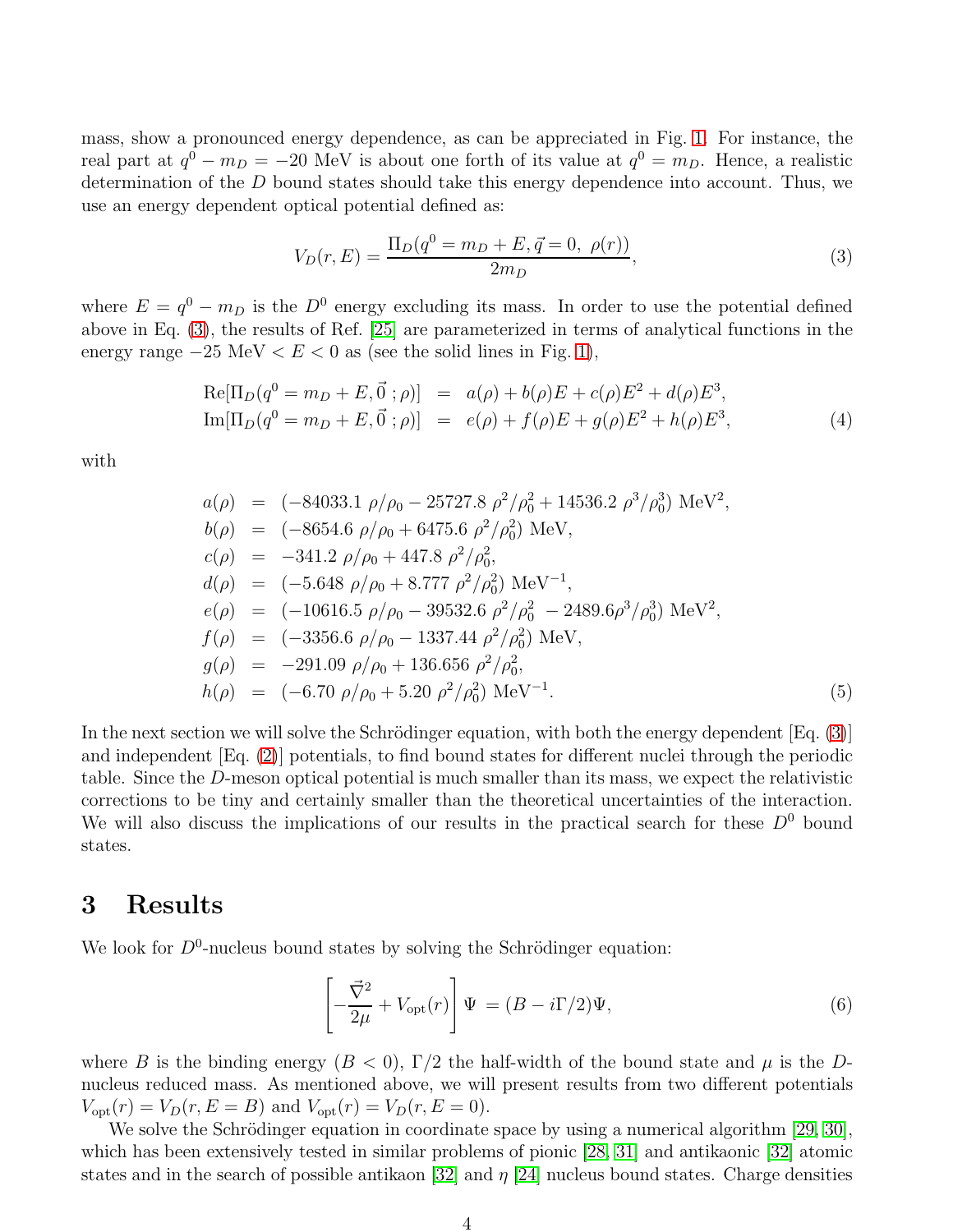

<span id="page-4-0"></span>Figure 2: Binding energies and widths for different  $D^0$ -nucleus states obtained using the strong energy dependent D−potential.

are taken from Ref. [\[33\]](#page-12-1). For each nucleus, we take the neutron matter density approximately equal to the charge one, though we consider small changes, inspired by Hartree-Fock calculations with the DME (density-matrix expansion) [\[34\]](#page-12-2) and corroborated by pionic atom analysis [\[35\]](#page-12-3). In Table 1 of Ref. [\[32\]](#page-12-0) all the densities used throughout this work can be found. However, charge (neutron matter) densities do not correspond to proton (neutron) ones because of the finite size of the proton (neutron). We take that into account following the lines of Ref. [\[28\]](#page-11-22) and use the proton (neutron) densities in our approach.

Results, binding energies and widths, from the energy dependent potential are shown in Table [1.](#page-6-0) These results are also presented in Fig. [2,](#page-4-0) where the states found for different nuclei and orbital angular momentum are collected. The bound states for which the absolute value of the binding energy is much smaller than the corresponding half width have not been presented, because they mix with the continuum energy spectrum and do not define clear bound states. For instance, in  $^{40}$ Ca we also find a 2s state with a binding energy of  $-1.3$  MeV and half-width of 6.7 MeV, which mixes with the continuum. We have disregarded the consideration of this state and others alike.

From the results of Table [1,](#page-6-0) we conclude there exist chances to see distinct peaks corresponding to  $D^0$  bound states. Let us consider angular momentum  $l = 0$ . For medium size nuclei, up to <sup>40</sup>Ca, there exists only one relevant  $D^0$  bound state in each nucleus, with a binding energy around −10 MeV and half-width roughly below 5 MeV, which can be subject to experimental detection. For heavier nuclei, like <sup>118</sup>Sn and <sup>208</sup>Pb, we find two  $l = 0$  bound states, with an energy separation similar to their half-widths (around 4 MeV). In the case of angular momentum  $l = 1$ , and for medium size nuclei (from <sup>24</sup>Mg up to <sup>32</sup>S) we find only the 1p state, with |B| smaller or equal than the  $\Gamma/2$ . Thus, these states are in the edge of the possible experimental determination. For heavier nuclei like  ${}^{40}Ca$  and  ${}^{118}Sn$  there is a well defined 1p bound state. In the case of  ${}^{208}Pb$ , we find the  $1p$  and  $2p$  bound states separated by  $4.3$  MeV, while their half-widths are 3.6 and  $4.9$ MeV, respectively. We also find states with  $l = 2$  for <sup>118</sup>Sn and <sup>208</sup>Pb, and  $l = 3$  for <sup>208</sup>Pb.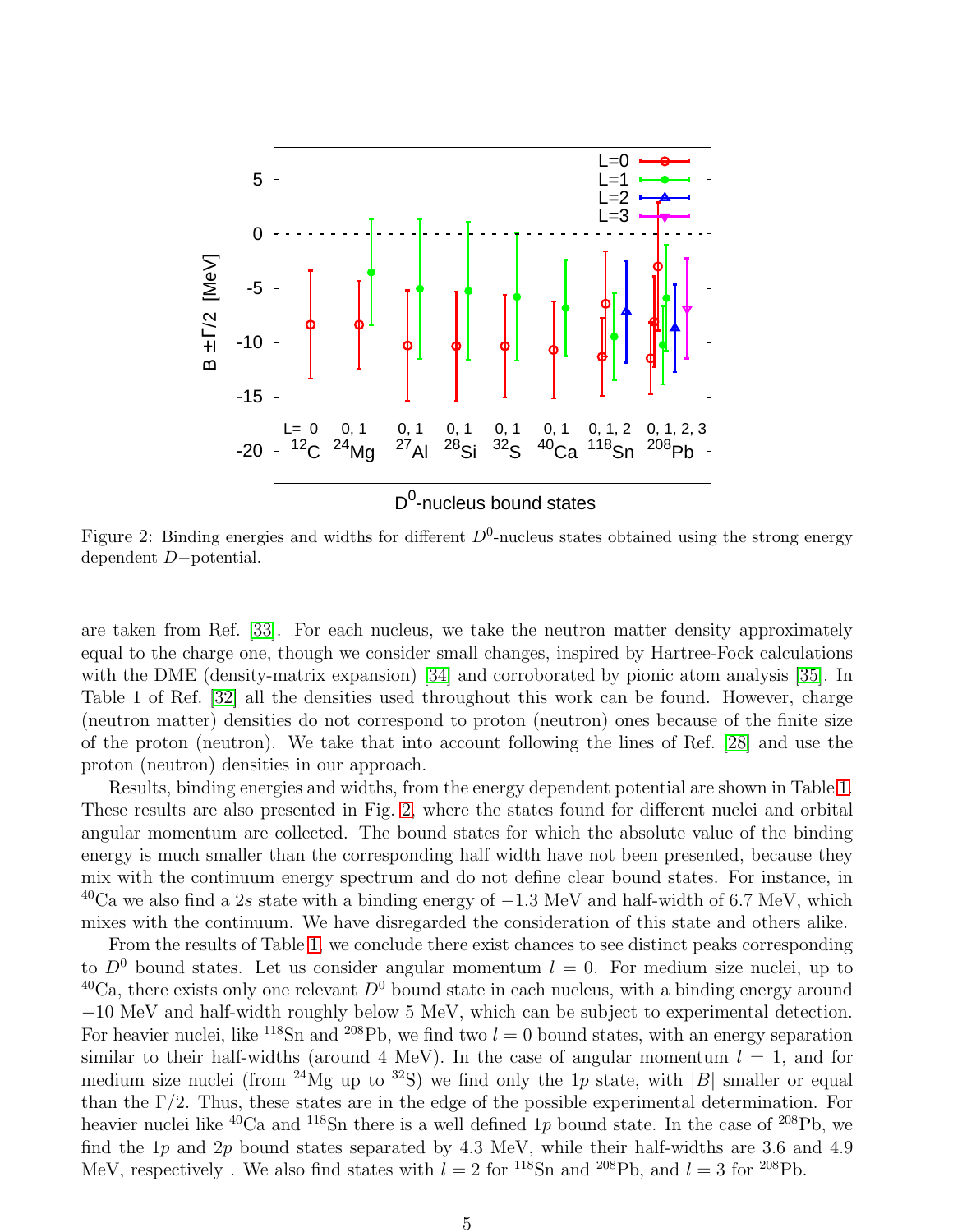In summary, for light and medium nuclei (from  $A = 12$  up to  $A = 40$ ), there are observable  $D<sup>0</sup>$  mesic nuclei 1s states. For heavier nuclei, and in addition to the 1s level, we also find clearly observable  $1p$  states assuming that different angular momentum can be separated. For all cases, the bound  $D^0$  meson is not orbiting around the nucleus, but rather it is embedded inside of it. For instance this can be seen in the left panel of Fig. [3,](#page-7-1) where the squared absolute values of the radial wave function for the 1s and 1p levels in  $^{208}Pb$ , together with the nuclear density, are shown.

To clarify the most relevant aspects of the model, we have also obtained the bound state spectrum when some of the ingredients of the full model are not considered. In Table [2,](#page-6-1) we show results for <sup>12</sup>C, <sup>40</sup>Ca and <sup>208</sup>Pb nuclei with different approximations. First, we examine the effects produced by the strong energy dependence of the optical potential and have computed energies and widths with the energy independent optical potential of Eq. [\(2\)](#page-2-1). We see that when the energy dependence of the potential is neglected, the states become more bound by a factor ranging from 1.6 in <sup>12</sup>C to 2 in <sup>208</sup>Pb, and also the widths of the states became larger by approximately a factor of two. These results can be easily understood by looking at the energy dependence of the optical potential in Fig. [1.](#page-2-0) There, we see that both, the real (attractive) and imaginary (negative) parts of the optical potential decrease, in absolute value, by a factor larger than 2 from the threshold,  $q^0 = m_D$ , to  $q^0 = m_D - 15$  MeV. Thus, the energy dependence of the optical potential plays a major role and need to be taken into account.

Next, we examine in Table [2](#page-6-1) the importance of the selfconsistency in the calculation. To this end, we have recalculated the full spectrum by using an energy dependent optical potential deduced from the D selfenergy in the low density limit,  $\Pi_{\text{low}} \sim T \rho$ , where T is the ND T-matrix in free space. This amounts to use  $T^{\rho=0}$ , instead of  $T^{\rho}$  in Eq [\(1\)](#page-1-1). In Fig. [1,](#page-2-0) we also compare the D selfenergy calculated for normal nuclear matter density with and without selfconsistency for zero momentum and energies below threshold. Though, the real part of the  $\Pi_D(q^0, \vec{0}, \rho)$  selfconsistent selfenergy does not differ much from that of the low density theorem approach, however the absolute values of the imaginary part of the  $\Pi_{\text{low}}$  approach are around a 60% larger than the exact result of  $\Pi_D(q^0, \vec{q} = 0, \rho)$  for  $\rho = \rho_0$ , and in the energy region  $-20$  MeV  $\leq q^0 - m_D \leq 0$ . As a consequence, the obtained bound states (see Table [2\)](#page-6-1) using the low density limit have larger widths and smaller binding energies (due to the repulsive effect of the larger imaginary part) than those calculated with the exact selfconsistent potential.

After analyzing the relevance of the ingredients of the model, we also compare our results in <sup>208</sup>Pb with those obtained in Ref. [\[9\]](#page-11-3). There, a relativistic mean field calculation is carried out that leads to binding energies much larger than those obtained here. For instance, the 1s state in  $^{208}\text{Pb}$  is bound by almost one hundred MeV and has no width in the model of Ref. [\[9\]](#page-11-3), whereas we find a binding of only about ten MeV with a width of 6.6 MeV for the same 1s level (see Table [2\)](#page-6-1). Of course, our coupled channel unitary and selfconsistent model is much more elaborated and it is also able to predict decay widths.

Finally, we address the possibility of finding  $D^+$  mesic nuclei. The calculated D−nucleus strong optical potential is the same for  $D^0$  and  $D^+$  mesons because of the isospin symmetry. The found full optical potential is not very deep. The strength of the attractive potential is, at most, 20 MeV (see Fig. [1\)](#page-2-0). A positive charged  $D^+$  meson also feels the nuclear attraction of the nuclei. However, the Coulomb repulsion due to the positive electric charge of the nuclei is important, especially for heavy nuclei. We have considered a light nuclei, <sup>12</sup>C, and studied the  $D^+$ -nucleus bound states by adding the Coulomb repulsive potential to the optical one. We have found that the 1s state has a binding energy of  $B = -4.6$  MeV and a half-width of  $\Gamma/2 = 6.4$  MeV which is larger that  $|B|$ . Hence this state is not a clear case for experiments because it has a significant overlap with the energies of the continuous energy spectrum. Obviously for heavier nuclei, with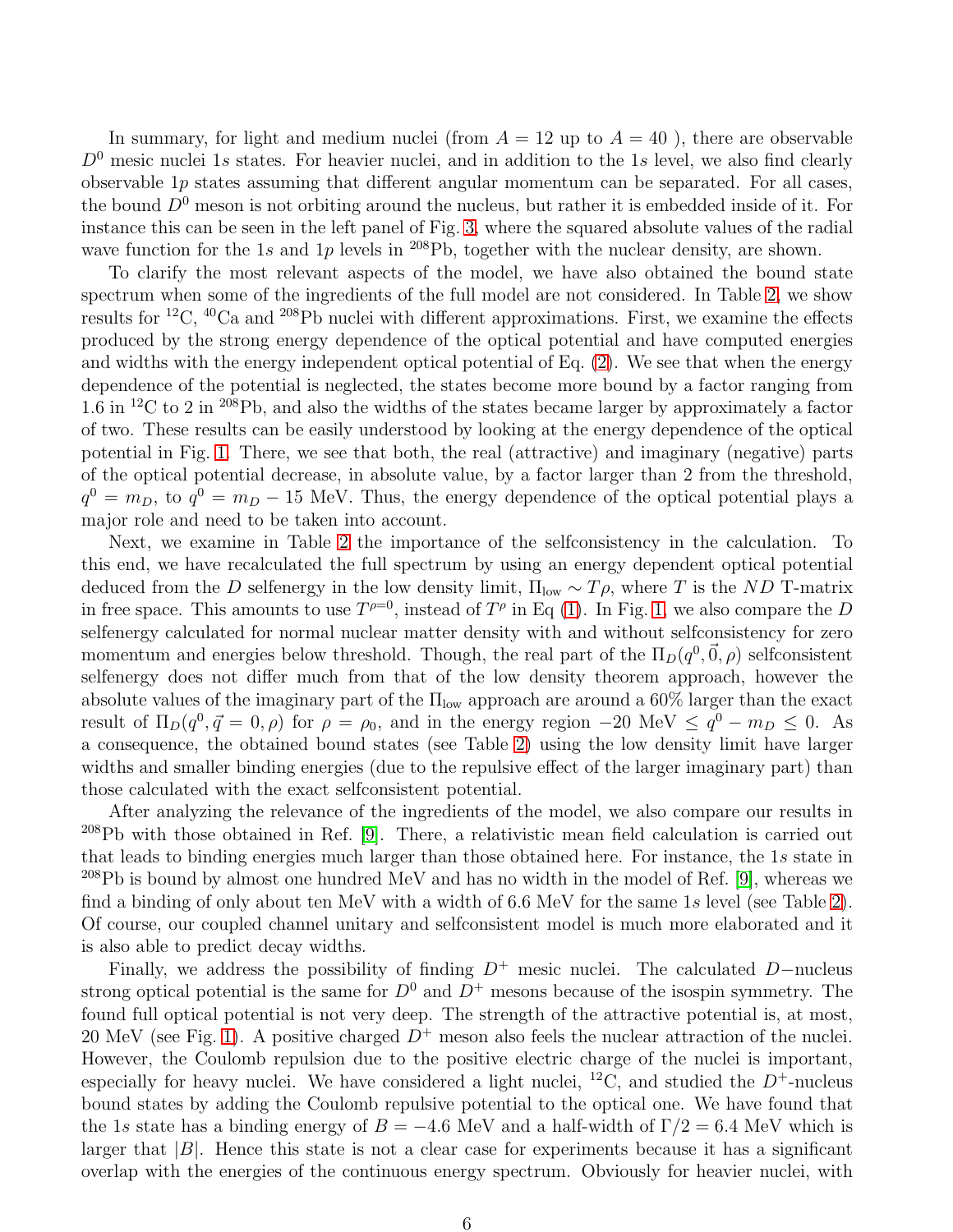|                                                                    | $^{12}$ C  | $^{24}$ Mg               | $^{27}$ Al                | $^{28}Si$                 | $^{32}S$                  | ${}^{40}Ca$               | 118S <sub>n</sub>                                     | 208P <sub>b</sub>                                                                 |
|--------------------------------------------------------------------|------------|--------------------------|---------------------------|---------------------------|---------------------------|---------------------------|-------------------------------------------------------|-----------------------------------------------------------------------------------|
| 1s<br>$1\mathrm{p}$<br>1 <sub>d</sub><br>2s<br>1f<br>$2\mathrm{p}$ | (7.0, 5.0) | (8.4, 4.1)<br>(3.5, 4.9) | (10.3, 5.1)<br>(5.0, 6.5) | (10.3, 5.0)<br>(5.3, 6.4) | (10.3, 4.7)<br>(5.8, 5.9) | (10.7, 4.5)<br>(6.8, 5.4) | (11.3, 3.6)<br>(9.5, 4.0)<br>(7.2, 4.7)<br>(6.4, 4.8) | (11.5, 3.3)<br>(10.2, 3.6)<br>(8.7, 4.0)<br>(8.1, 4.2)<br>(6.9, 4.6)<br>5.9, 4.9) |

<span id="page-6-0"></span>Table 1:  $(-B, \Gamma/2)$  in MeV for  $D^0$ –nucleus bound states calculated with the energy dependent selfenergy.

<span id="page-6-1"></span>Table 2:  $(-B, \Gamma/2)$  in MeV for  $D^0$ –nucleus bound states in <sup>12</sup>C, <sup>40</sup>Ca and <sup>208</sup>Pb. The first set of results have been obtained by using the energy independent potential of Eq. [\(2\)](#page-2-1). In the second set of results, though the energy dependence of the optical potential is kept, binding energies and widths have been obtained from a low density optical potential, where effects due to the selfconsistency treatment have been neglected. The last column gives, for comparison, the predicted binding energies of Ref. [\[9\]](#page-11-3) for <sup>208</sup>Pb (in MeV).

|                                                                      | Energy independent $V_{\text{opt}}$ |                              |                                                                                           | Energy dependent $V_{\text{opt}}$ without selfconsistency | $-B$ of Ref. [9]           |                                                         |                      |
|----------------------------------------------------------------------|-------------------------------------|------------------------------|-------------------------------------------------------------------------------------------|-----------------------------------------------------------|----------------------------|---------------------------------------------------------|----------------------|
|                                                                      | ${}^{12}$ C                         | ${}^{40}Ca$                  | $^{208}Pb$                                                                                | ${}^{12}$ C                                               | ${}^{40}Ca$                | 208P <sub>b</sub>                                       | 208P <sub>b</sub>    |
| 1s<br>1 <sub>p</sub><br>1 <sub>d</sub><br>2s<br>1 <sub>f</sub><br>2p | (11.1, 10.9)                        | (18.4, 13.5)<br>(11.0, 11.4) | (20.2, 11.0)<br>(17.9, 10.7)<br>(15.0, 10.3)<br>(13.9, 10.1)<br>(11.7, 9.8)<br>(9.9, 9.5) | (7.5, 10.2)                                               | (12.2, 7.5)<br>(7.3, 11.1) | (13.0, 5.2)<br>(6.6, 9.5)<br>(2.6, 12.8)<br>(1.5, 13.7) | 96.2<br>93.0<br>88.5 |
|                                                                      |                                     |                              |                                                                                           |                                                           |                            |                                                         |                      |

more protons, there is not a better chance of finding  $D^+$ −nucleus bound states. We do not study the case of nuclei lighter than  ${}^{12}C$ , because the LDA used here is not reliable enough for small nuclei, specially when significant cancellations among Coulomb and optical potential are taking place. Summarizing, with the optical potential considered in this work, there are no chances of finding  $D^+$  mesic nuclei with atomic number Z equal or larger than 6.

In the coupled channel calculation of Ref. [\[25\]](#page-11-18), used as input for the D meson optical potential of this work, the nuclear matter vector meson  $D^*$  selfenergy was calculated as well. The in-medium  $D^*$  selfenergy is found there to be repulsive for energies around the threshold and densities  $\rho \leq \rho_0$ , hence that model predicts that there are not  $D^*$ -nucleus bound states.

The SU(8) model used here as a kernel in the coupled channel unitary calculation reduces to the  $SU(4)$  model for  $J = 1/2$ , when the vector meson coupling constants are set to zero. To establish the relevance of the inclusion of the vector mesons, specially of the  $D^*$ , in the D meson dynamics, we have also performed the calculations with the SU(4) model. In the left panel of Fig. [4,](#page-8-0) both the  $SU(8)$  and  $SU(4)$  D selfenergies are displayed for comparison. There, it can be appreciated that at threshold  $(q^0 = m_D)$  and for  $\rho \le \rho_0$ , the SU(4) potential is small and repulsive, while the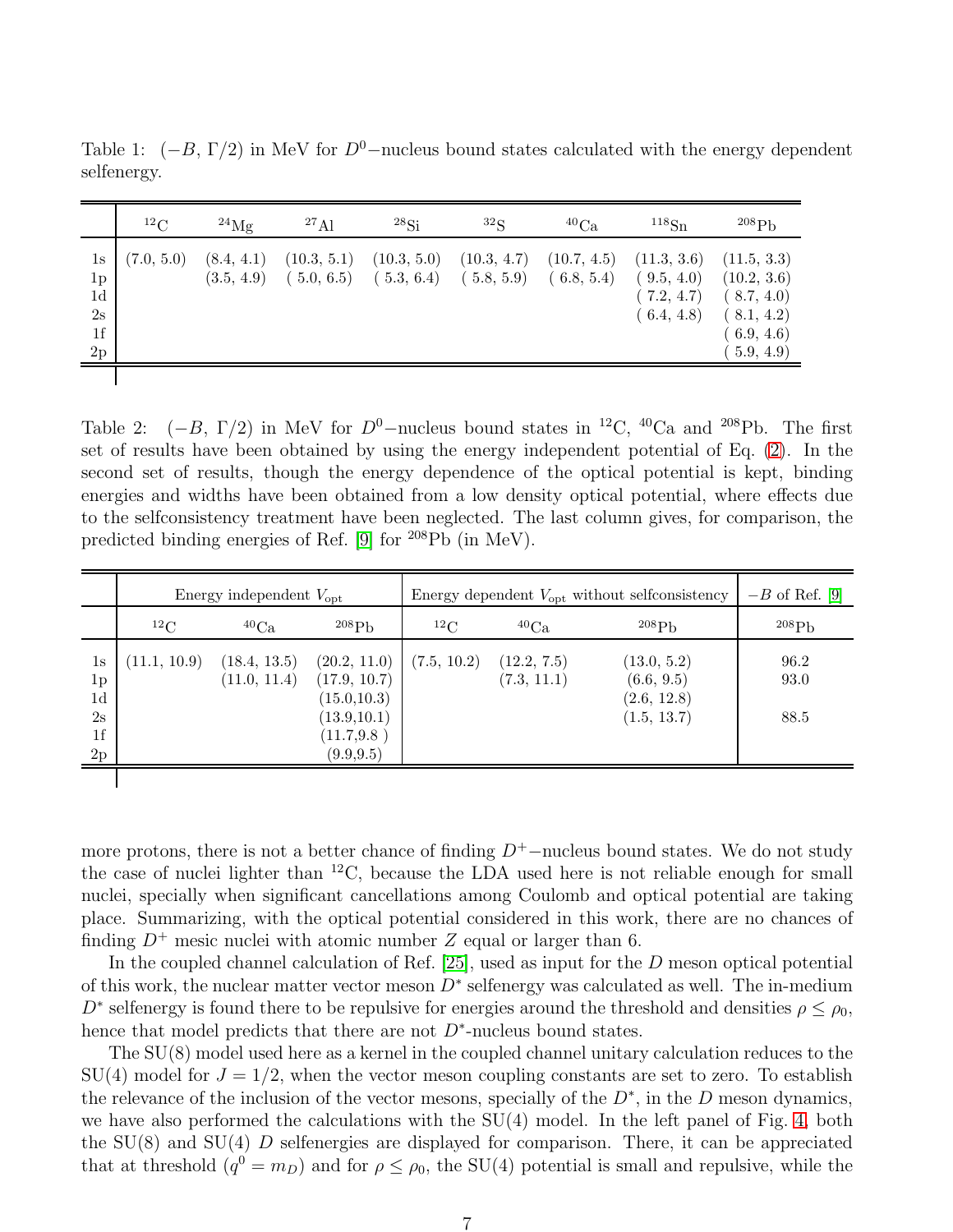

<span id="page-7-1"></span>Figure 3: Left: Squared absolute value of the radial part of the wave function of the 1s and 1p levels in <sup>208</sup>Pb. The nuclear density for lead is also shown. Right: Possible mechanism for production of  $D^0$ mesic nuclei using a beam of antiprotons.

SU(8) model provides a small attraction. However, for  $q^0 - m_D = -15$  MeV and  $\rho \le \rho_0$ , both potentials are attractive. However, the imaginary parts of both selfenergies are quite different, being much larger for the SU(4) case (about –60 MeV for  $\rho = \rho_0$ ) than for the SU(8) model. This is due to the behaviour at finite density of the different resonance-hole structures of the D-meson selfenergy close to the  $DN$  threshold in the  $SU(4)$  [\[11,](#page-11-5) [19\]](#page-11-13) and  $SU(8)$  [\[25\]](#page-11-18) models. The large imaginary part of the SU(4) optical potential induces an effective repulsion, which together with the small attraction of its real part leads to the no existence of  $D^0$ −nucleus bound states within the  $SU(4)$  model. This is in contrast to the  $SU(8)$  model that turns out to be attractive enough to give the bound spectra shown in Table [1](#page-6-0) and Fig. [2.](#page-4-0)

A word of caution must be said here. The above discussion overlooks the fact there will be some extra contributions to the D–selfenergy from the  $DN \to D^*N$  interaction mediated by pion exchange from the p–wave  $D^* \to D\pi$  and  $NN\pi$  vertices (see right panel of Fig. [4\)](#page-8-0). At threshold, these extra terms will be purely real, since there is no phase space for the reaction  $DN \to D^*N$ , and they would also affect to the s−wave free space amplitudes derived in Ref. [\[26\]](#page-11-20). Because of the p−wave nature of the involved vertices, we expect the s−wave part of these contributions to be small near threshold, and their contribution to be effectively accounted for by the renormalization parameters used in [\[26\]](#page-11-20), that were adjusted to reproduced the lowest-lying s−wave charmed baryon resonances. Note, however that these new mechanisms will be source of extra imaginary part in the case of the  $D^*$ −selfenergy.

# <span id="page-7-0"></span>4 Conclusions

We have used a recent  $D^0$ –nucleus optical potential, evaluated within a self-consistent unitarized coupled-channel approach to find  $D^0$ –nucleus bound states. We have shown that selfconsistency effects and the energy dependence of the optical potential play major roles, and need certainly to be taken into account. The potential is attractive and we find bound states for all studied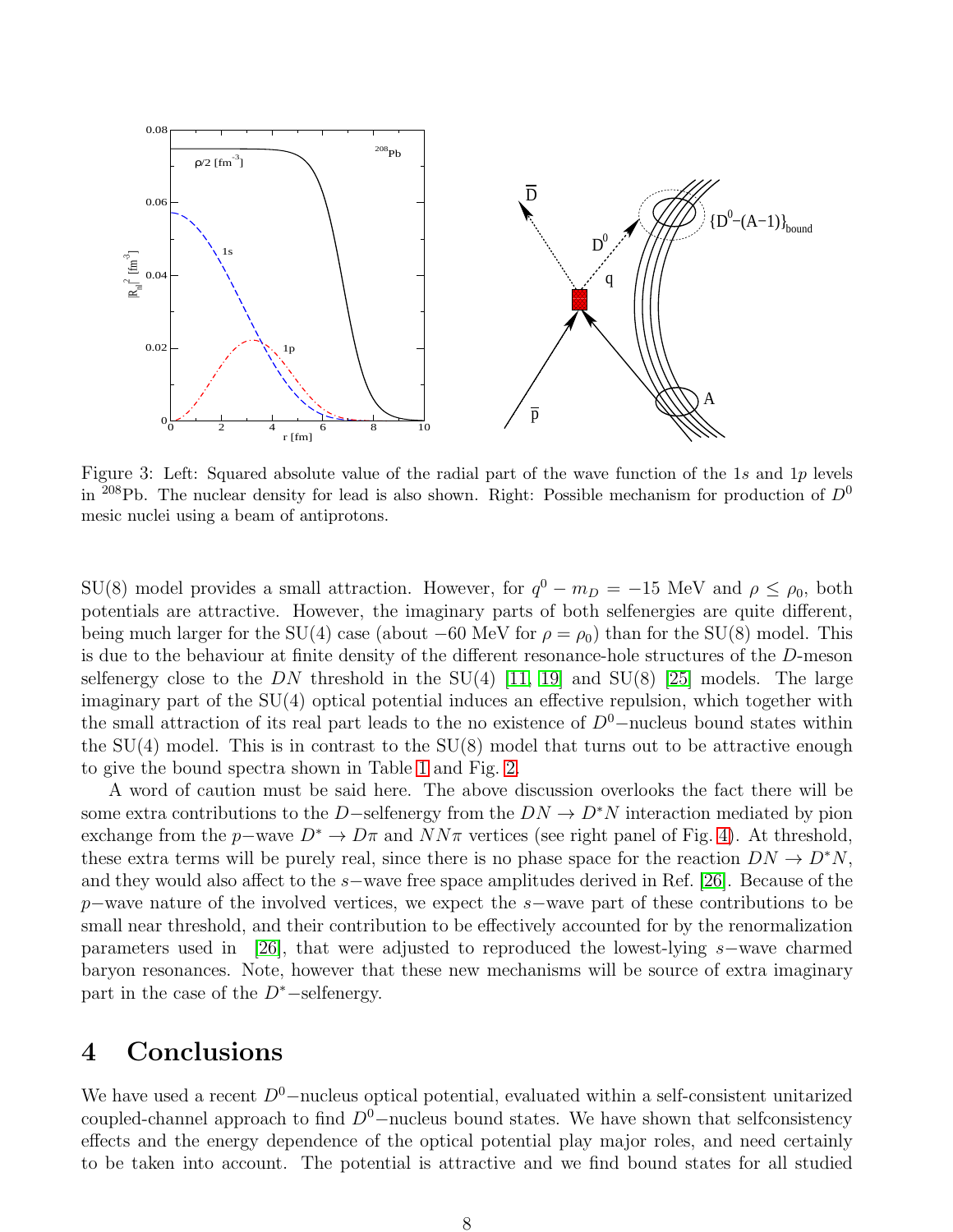

<span id="page-8-0"></span>Figure 4: Left: Comparison of the  $\Pi_D$  selfenergy over  $2m_D$  versus nuclear density for different values of the meson energy  $q^0 = m_D$  and  $q^0 = m_D - 15$  MeV for SU(8) and SU(4) models. Right: Contribution to the D−selfenergy induced by the  $p$ –wave  $D^* \to D\pi$  and  $NN\pi$  vertices.

nuclei through the whole periodic table. On the other hand, it produces states with relatively small half widths, smaller in general than the binding energies, and in many cases smaller than the separation among levels, which makes possible their observation.

The strong energy dependence of the potential is due to the large effect on the D selfenergy of the charmed resonances, and their medium modifications [\[25\]](#page-11-18), appearing close to DN threshold [\[26\]](#page-11-20). Taking into account the energy dependence reduces the strength of both the real and imaginary parts of the potential, below the  $D^0$  threshold. This leads to substantially narrower states, but at the same time also with smaller binding energies. The heavy nuclei accommodate many  $D^0$ -bound states and the separation of the levels, for a fixed angular momentum, is about half width of the states. The best chances for observation of bound states are in the region of <sup>24</sup>Mg, provided an orbital angular momentum separation can be done, where there is only one s− bound state and its half width is about a factor of two smaller than the binding energy. In any case we would like to stress out that even if no broad bumps are found in the experiments, they should find some strength in the bound region stretching in energy down to the sum of the binding energy plus the half width of the bound states. Short of having the values for the binding energy and width of the states, this more limited information is still very valuable to gain some knowledge on the D nucleus optical potential, and it should stimulate experiments in this direction. This can be of particular interest for the future PANDA@FAIR physics program. Nevertheless, we should point out that the production and the experimental detection of these  $D^0$ −nucleus bound states will likely be a quite difficult task. One might think in reactions of the type (see right panel of Fig. [3\)](#page-7-1)

<span id="page-8-1"></span>
$$
\bar{p} + A_Z \rightarrow D^- + \{(A - 1)Z - D^0\}_{\text{bound}}\rightarrow \bar{D}^0 + \{(A - 1)Z - 1 - D^0\}_{\text{bound}}
$$
\n(7)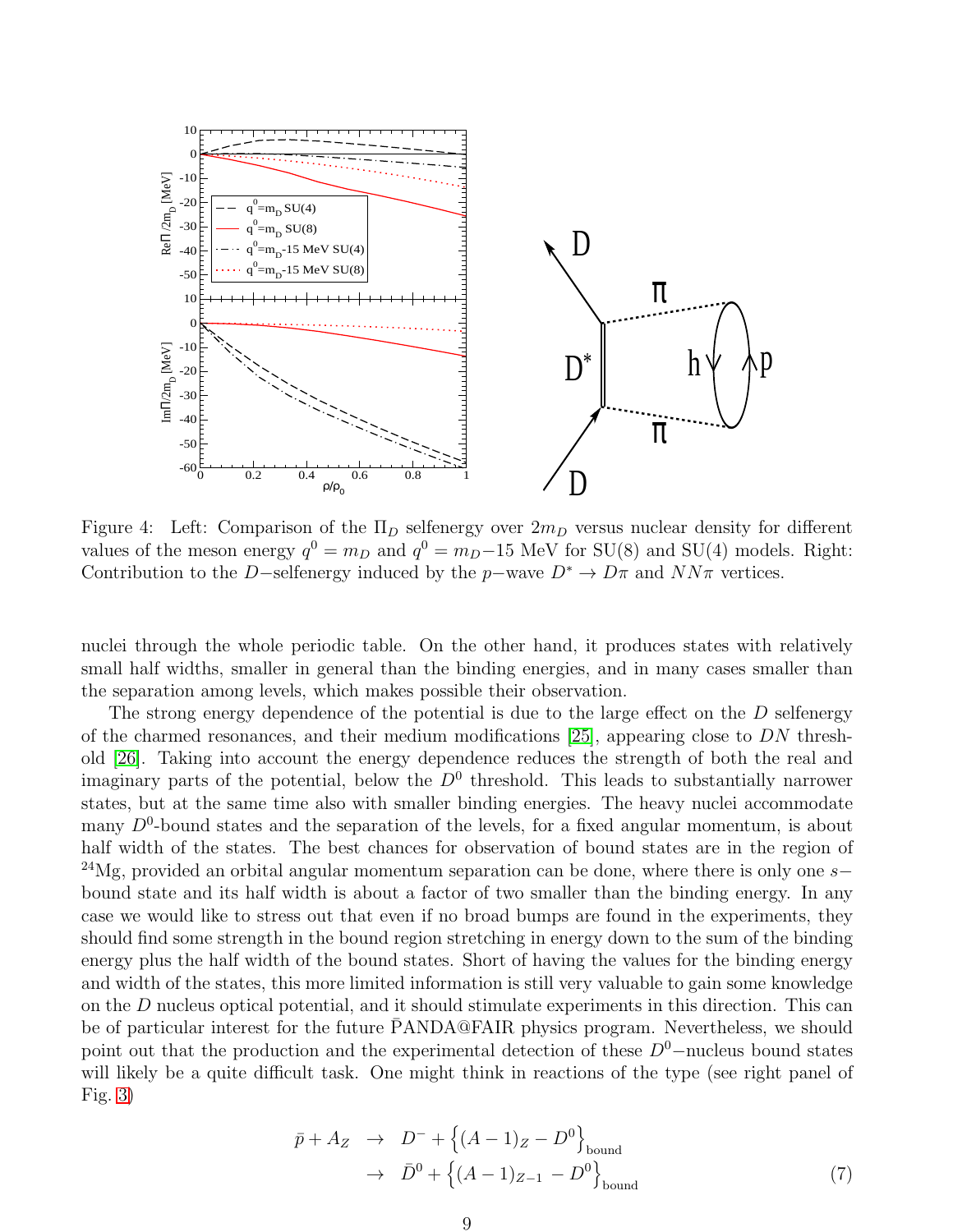to be investigated in the future facility FAIR. Since the above reactions are two-body→two-body, the outgoing  $D$  energy is fixed, for a certain scattering angle in the laboratory system, and the creation of the  $D^0$  bound state will be identified as a peak in the  $d\sigma/d\Omega dE(\bar{D})$  over a background of inclusive  $(\bar{p}, \bar{D})$  cross section. The High-Energy Storage Ring (HESR) at FAIR running with full luminosity (limited by the production rate of  $2 \times 10^7 \bar{p/s}$ ) at momenta larger than 6.4 GeV would produce about [1](#page-9-0)00/s D meson pairs around  $\psi(4040)$  [\[36\]](#page-12-4). Assuming that one per ten million<sup>1</sup> of the produced  $D^0$  mesons is trapped in a bound orbit, we are then left with a production rhythm of around only one event every  $10^5$  seconds or equivalently to few hundred events per year.

Recoilless production reactions have proved to be more efficient in the case of detecting deeply pionic bound states [\[38,](#page-12-5) [39,](#page-12-6) [40\]](#page-12-7). One possible reaction, where negligible momentum transfers could be achieved, is

$$
D^{*+} + A_Z \to \pi^+ + \left\{ A_Z - D^0 \right\}_{\text{bound}}.
$$
 (8)

From the theoretical point of view we would expect sizeable formation peaks over a flat background. However, since the  $D^*$  is an unstable particle, it will not be possible to create a  $D^*$  beam, which makes, in practice, unfeasible the above reaction<sup>[2](#page-9-1)</sup>. The above discussion brings us to reconsider the reactions of Eq. [\(7\)](#page-8-1), and creating in the primary  $\bar{p}N$  collision, not only a  $D\bar{D}$  pair, but also a virtual pion, which will induce many body modes (particle-hole) in the nuclear medium [\[42\]](#page-12-8). Such modes will carry almost no energy, but high momentum components, which would allow the virtual  $D^0$  meson in the right panel of Fig. [3](#page-7-1) to have a significantly smaller momentum, being in this way, significantly increased the  $D^0$  bound state production cross section. The main drawback would be that one is not facing now with a two-body going to two-body reaction. Hence to guaranty the creation of the  $D^0$ –nucleus bound state, it would be needed to look at the decay products,  $\Lambda_c \pi$  and  $\Sigma_c \pi$  pairs, after the absorption of the  $D^0$  by the nucleus. However, once the decay products of  $D^0$ –nucleus bound state need to be detected, one realizes that it is unnecessary to use antiprotons (secondary beam) as projectiles, and instead one can benefit from the use of protons (primary beam), obtaining in this way a large enhancement factor ( $\sim 10^5$ ) in the incoming flux. Thus, one could look at reactions of the type

$$
p + A_Z \rightarrow p + \bar{D}^0 + \underbrace{\{A_Z - D^0\}}_{\longleftrightarrow \Lambda_c \pi + X} \tag{9}
$$
\n
$$
\xrightarrow{\Lambda_c \pi + X}
$$

Given the fact that there are more that two particles in the final state, it is possible to pick up regions of the phase space where the momentum, that needs to be accommodated in the  $D^0$ 

<span id="page-9-0"></span><sup>&</sup>lt;sup>1</sup>This fraction should be understood only as an educated guess. In reactions of the type of that of Fig. [3,](#page-7-1) the momentum transferred q to the bound  $D^0$  is fixed. The cross section for the reaction is then proportional to  $|\Phi_{nlm}(q)|^2$ , where  $\Phi_{nlm}(q)$  is the  $D^0$  bound wave function in momentum space [\[37,](#page-12-9) [38\]](#page-12-5). Since in the reactions of Eq. [\(7\)](#page-8-1) the momentum transfer is quite large, around 2 GeV at threshold, and at least 1 GeV for incoming antiproton momenta of 10 GeV or larger, one can immediately see that the cross sections will be small, since the  $D<sup>0</sup>$  bound wave function has difficulty to accommodate such large momenta; but the reaction is possible. Given the typical size of the  $D^0$  bound states (see for instance the left panel of Fig. [3\)](#page-7-1), momentum transfers of about 0.2 GeV can be easily accommodated, and in these circumstances one might expect that one per cent of the  $D^0$ mesons could be trapped [\[37,](#page-12-9) [38\]](#page-12-5). The extra six orders of magnitude of reduction, implicit in the fraction 10<sup>-7</sup>, would account for the expected large reduction of the  $D<sup>0</sup>$  bound wave function when the momentum increases from  $0.2 \text{ GeV}$  to 1 GeV (we have assumed a factor  $10^{-3}$ ).

<span id="page-9-1"></span><sup>&</sup>lt;sup>2</sup> Around ten millions of  $\bar{D}^{(*)}D^{(*)}$  pairs per year are expected to be produced at BESIII in the region of the  $\psi(3770)$  and  $X(4160)$  resonances [\[41\]](#page-12-10). Even if it were possible to put a thin nuclear target of 1 cm<sup>2</sup> at a distance at small as 1 meter from the collision area, we would not have more than one per year charmed meson interacting with the nuclear target.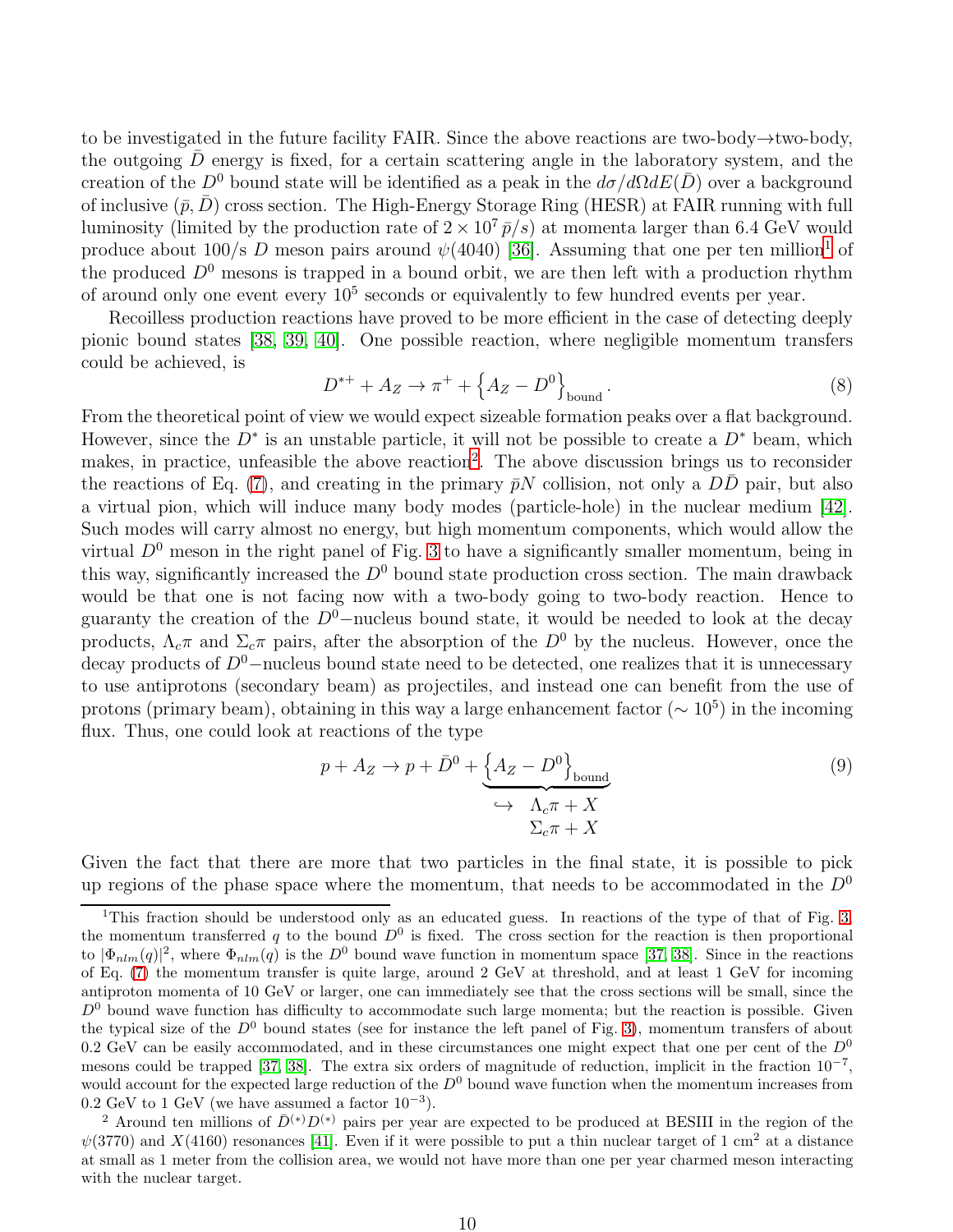bound wave function, would be sufficiently small to make significantly larger the probability of  $D^0$  trapping. Moreover, the above reaction is coherent; there is no change of charge in  $p + N \rightarrow$  $p + \overline{D}^0 + D^0 + N$  and the final nuclear state is the same as the initial one. This provides a factor  $A<sup>2</sup>$  in the cross section versus a factor A in the inclusive reaction which gives the background [\[38\]](#page-12-5). Because of that,  $D^0$ -bound states in heavier nuclei than magnesium, mentioned above, might have better chances to be detected.

Finally, we would like to point out that in this work we have used a model for the in medium D–meson selfenergy that, it is based on a  $SU(8)$  spin-flavor extension [\[26\]](#page-11-20) of the  $SU(2)$  Weinberg-Tomozawa (WT) pion-nucleon s–wave interaction in the free space<sup>[3](#page-10-5)</sup>. When vector mesons are not considered, our in medium selfenergy reduces, up to minor details, to that deduced in Ref. [\[19\]](#page-11-13). This latter one is based on a  $SU(4)$  flavor extension of the  $SU(2)$  vacuum WT pion-nucleon s−wave interaction. The optical potential deduced from Ref. [\[19\]](#page-11-13) is not attractive enough to bind  $D^0$  nuclear states. This is in sharp contrast with our findings here. One of the major differences between both approaches, and mostly responsible for this distinctive difference, is that the model used here treats heavy pseudoscalar and heavy vector mesons on equal footing, as required by Heavy Quark Symmetry (HQS). This latter symmetry is a proper QCD spin-flavor symmetry [\[43,](#page-12-11) [44,](#page-12-12) [45\]](#page-12-13) when the quark masses become much larger than the typical confinement scale,  $\Lambda_{\rm QCD}$ .

### Acknowledgments

We warmly thank B.S. Zou, A. Gillitzer and E. Oset for useful discussions. This work is partly supported by DGI and FEDER funds, under contract FIS2008-01143/FIS, the Spanish Ingenio-Consolider 2010 Program CPAN (CSD2007-00042), the Junta de Andalucia grant no. FQM225, and Generalitat Valenciana under contract PROMETEO/2009/0090. We acknowledge the support of the European Community-Research Infrastructure Integrating Activity "Study of Strongly Interacting Matter" (acronym HadronPhysics2, Grant Agreement n. 227431) under the Seventh Framework Programme of EU. Work supported in part by DFG (SFB/TR 16, "Subnuclear Structure of Matter"). L.T. acknowledges support from the RFF program of the University of Groningen and the Helmholtz International Center for FAIR within the framework of the LOEWE program by the State of Hesse (Germany).

### <span id="page-10-0"></span>References

- <span id="page-10-1"></span>[1] W. Cassing and E.L. Bratkovskaya, Phys. Rep. 308, 65 (1999).
- <span id="page-10-2"></span>[2] R. Vogt, Phys. Rep. 310, 197 (1999).
- <span id="page-10-3"></span>[3] C. Gerschel and J. Hüfner, Annu. Rev. Nucl. Part. Sci. 49, 255 (1999).
- [4] X.N. Wang and B. Jacak (Eds.), Quarkonium Production in High-Energy Nuclear Collisions, World Scientific, 1998.
- <span id="page-10-4"></span>[5] A. Capella, E.G. Ferreiro and A.B. Kaidalov, Phys. Rev. Lett. 85, 2080 (2000).

<span id="page-10-5"></span><sup>3</sup>Of course, both flavor and spin symmetry breaking terms are included in the model of Ref. [\[26\]](#page-11-20) to account for the physical hadron masses and meson decay constants.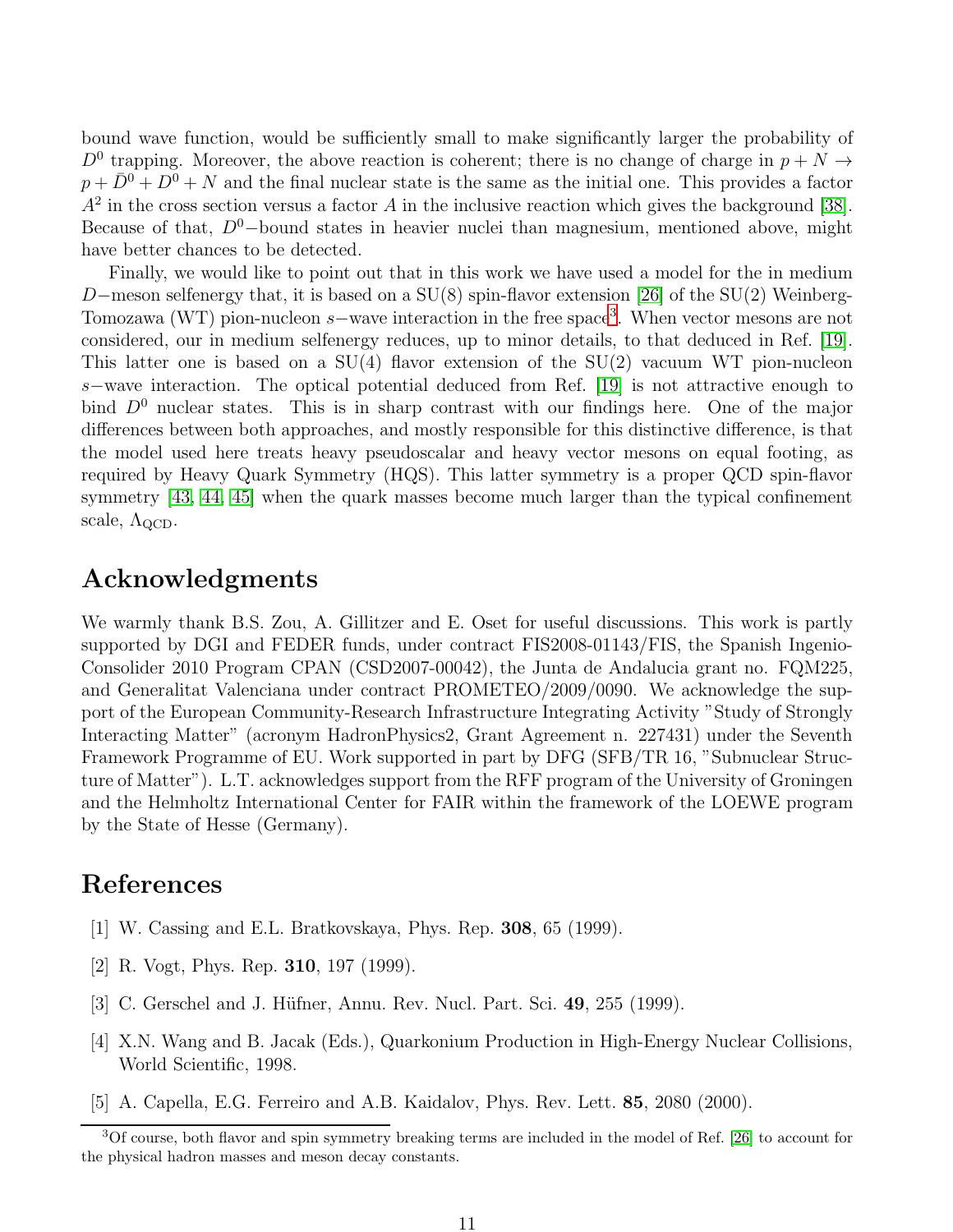- <span id="page-11-1"></span><span id="page-11-0"></span>[6] A. Andronic, P. Braun-Munzinger, K. Redlich and J. Stachel, Phys. Lett. B 659, 149 (2008).
- <span id="page-11-2"></span>[7] O. Linnyk, E. L. Bratkovskaya and W. Cassing, Int. J. Mod. Phys. E 17, 1367 (2008).
- <span id="page-11-3"></span>[8] T. Matsui and H. Satz, Phys. Lett. B 178, 416 (1986).
- <span id="page-11-4"></span>[9] K. Tsushima, D.H. Lu, A.W. Thomas, K. Saito and R.H. Landau, Phys. Rev. C 59, 2824 (1999).
- <span id="page-11-5"></span>[10] A. Sibirtsev, K. Tsushima and A.W. Thomas, Eur. Phys. J. A 6, 351 (1999).
- <span id="page-11-6"></span>[11] L. Tolos, A. Ramos and T. Mizutani, Phys. Rev. C 77, 015207 (2008).
- <span id="page-11-7"></span>[12] E. Oset and A. Ramos, Nucl. Phys. A 635, 99 (1998).
- <span id="page-11-8"></span>[13] J.A. Oller and U.G. Meissner, Phys. Lett. B **500**, 263 (2001).
- <span id="page-11-9"></span>[14] N. Kaiser, P.B. Siegel and W. Weise, Nucl. Phys. A 594, 325 (1995).
- <span id="page-11-10"></span>[15] N. Kaiser, T. Waas and W. Weise, Nucl. Phys. A 612, 297 (1997).
- <span id="page-11-11"></span>[16] L. Tolos, J. Schaffner-Bielich and A. Mishra, Phys. Rev. C 70, 025203 (2004).
- <span id="page-11-12"></span>[17] L. Tolos, J. Schaffner-Bielich and H. Stoecker, Phys. Lett. B 635, 85 (2006).
- <span id="page-11-13"></span>[18] M. F. M. Lutz and C. L. Korpa, Phys. Lett. B 633, 43 (2006).
- <span id="page-11-19"></span>[19] T. Mizutani and A. Ramos, Phys. Rev. C 74, 065201 (2006).
- <span id="page-11-14"></span>[20] C. E. Jimenez-Tejero, A. Ramos and I. Vidana, Phys. Rev. C 80, 055206 (2009)
- <span id="page-11-15"></span>[21] T. Inoue and E. Oset, Nucl. Phys. A 710, 354 (2002).
- <span id="page-11-16"></span>[22] T. Inoue, E. Oset and M. J. Vicente Vacas, Phys. Rev C 65, 035204 (2002).
- <span id="page-11-17"></span>[23] A. Ramos and E. Oset, Nucl. Phys. A 671, 481 (2000).
- <span id="page-11-18"></span>[24] C. Garcia-Recio, T. Inoue, J. Nieves and E. Oset, Phys. Lett. B 550, 47 (2002)
- <span id="page-11-20"></span>[25] L. Tolos, C. Garcia-Recio and J. Nieves, Phys. Rev. C 80 065202 (2009)
- [26] C. Garcia-Recio, V. K. Magas, T. Mizutani, J. Nieves, A. Ramos, L. L. Salcedo and L. Tolos, Phys. Rev. D 79, 054004 (2009)
- <span id="page-11-21"></span>[27] D. Gamermann, C. Garcia-Recio, J. Nieves, L. L. Salcedo and L. Tolos, Phys. Rev. D in print, [arXiv:1002.2763](http://arxiv.org/abs/1002.2763) [hep-ph].
- <span id="page-11-23"></span><span id="page-11-22"></span>[28] J. Nieves, E. Oset and C. Garcia-Recio, Nucl. Phys. A 554, 509 (1993).
- <span id="page-11-24"></span>[29] E. Oset and L. L. Salcedo, J. Comput. Phys. 57 361 (1985).
- [30] C. Garcia-Recio, E. Oset, L. L. Salcedo, D. Strottman and M. J. Lopez, Nucl. Phys. A 526 685 (1991).
- <span id="page-11-25"></span>[31] J. Nieves, E. Oset and C. Garcia-Recio, Nucl. Phys. A 554 554 (1993).